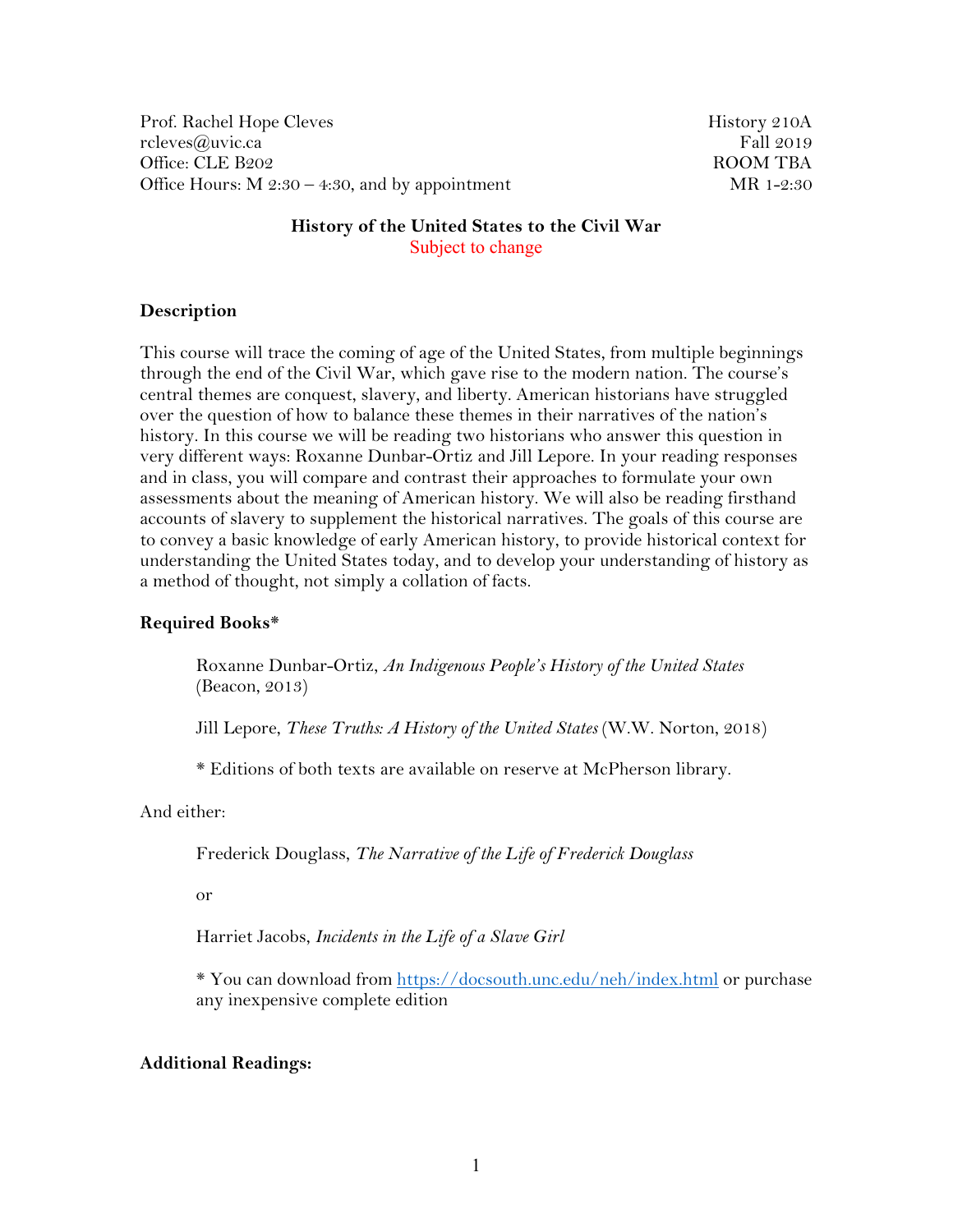Olaudah Equiano, *The Interesting Narrative of the Life of Olaudah Equiano*, chapters 1-3  $\ulcorner \text{WEB} \urcorner$ 

National Humanities Center, "We Was Free. Just Like That, We Was Free." [\[\[WEB\]](http://nationalhumanitiescenter.org/pds/maai/emancipation/text7/emancipationwpa.pdf)

Manisha Sinha, "What Those Monuments Stand For," *NY Daily News* 8/18/17 [\[WEB\]](https://www.nydailynews.com/opinion/monuments-stand-article-1.3423887)

Eric Foner, "Confederate Statues and 'Our' History," *New York Times* 8/20/17 [\[WEB\]](https://www.nytimes.com/2017/08/20/opinion/confederate-statues-american-history.html)

Brent Staples, "So the South's White Terror Will Never Be Forgotten," *New York Times* 4/25/18 [\[WEB\]](https://www.nytimes.com/2018/04/25/opinion/american-lynchings-memorial.html)

# **Grading**

Many years of teaching in the University have made me dubious about the connection between grading and learning. My goal is to create a course framework that encourages students to get engaged in learning history without the carrot & stick approach of traditional assignments. In my experience, students learn the most from class when they do the readings, attend class, and engage in discussions during class. I think it's also vital for students to have an opportunity to explore their historical interests in depth, and to receive constructive feedback from their professors. With these goals in mind I have simplified the grading with the hopes that any student who engages the class with integrity will do well.

# THE SPECIFICS:

- 1) Students are required to **attend** class. I ask all students to send me an "introduction" email in the first couple weeks of class that includes a digital photograph plus a few get-to-know-you details like hobbies, history interests, surprising facts, etc. If there is a preferred name you would like me to call you, please let me know in this email. Feel free to share anything else that you think is important. You may miss three classes during the semester for any reason without penalty to your grade. If you need to exceed this number, please alert me in advance and let me know the reason.
- 2) Students are required to submit typed **reading responses** about the assigned chapters in the required texts at the beginning of each class period to the TA. Assignments submitted after class begins will be marked late and will have a negative impact on your final grade.
	- a. **Format:** Responses should be a minimum of 300 words. There is no maximum length. Please use a standard 12-point font, and double space your responses (they may be printed on both sides of the page). Each response should be numbered and dated, and should identify the reading in the title. Use parenthetical page number citations  $\lceil \text{ex:} (34) \rceil$  to cite quotations. If you do outside research, cite your sources. Include your word count at the end.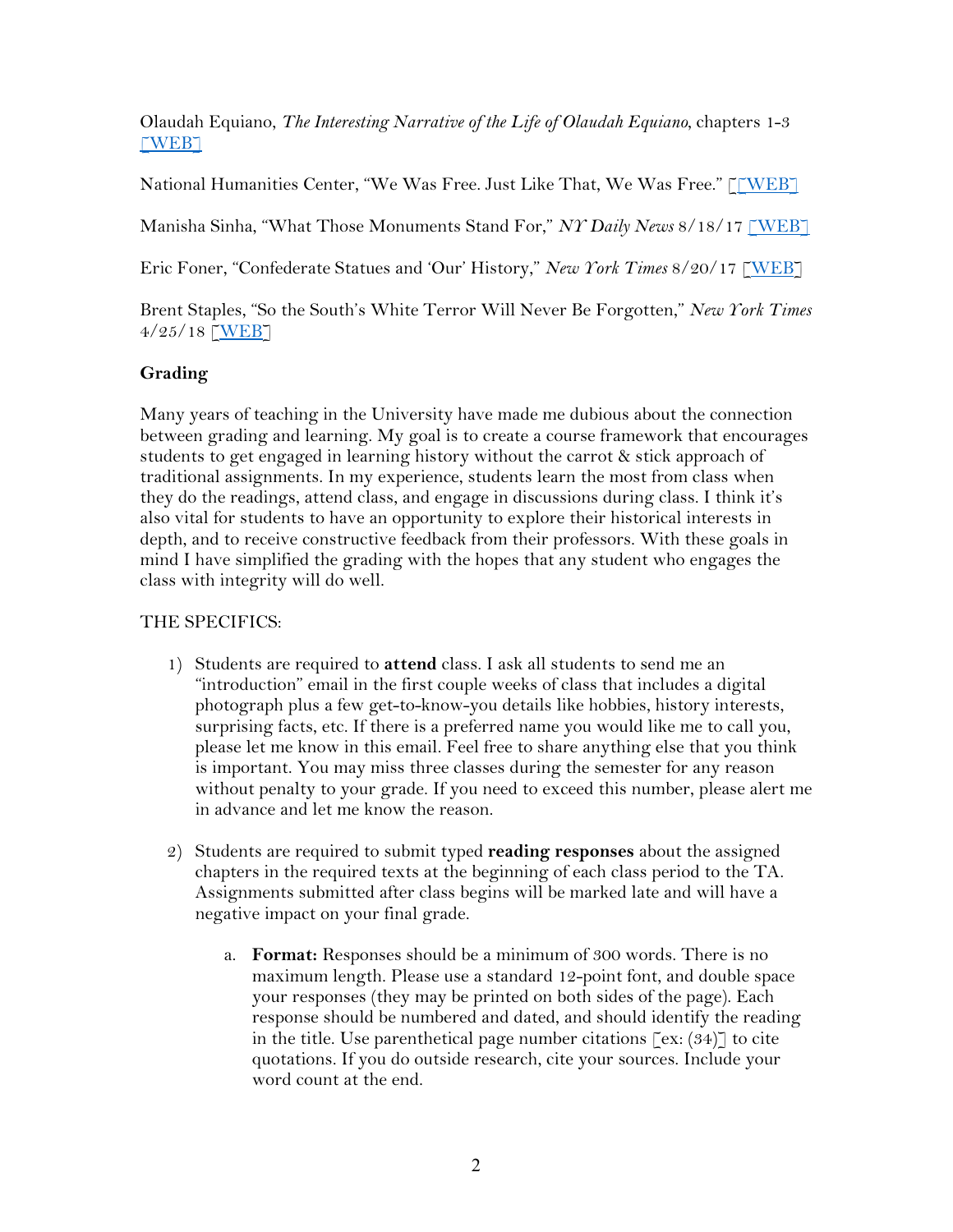- b. **Content**: Responses should lead with a summary of the chapter, follow with analysis, and finally isolate a detail from the reading that you find particularly interesting, compelling, or surprising. These responses will not be graded. If you fulfill this minimum requirement you will receive a B-range grade **in the course** (70-79). You may miss up to three classes/responses for either personal days or sick days with no effect on your grade. The reading responses will not be returned, but if I or the T.A. feel like your responses are not engaging the readings rigorously enough, we'll let you know and give you feedback to do better. You may check in with me or the T.A. at any time for feedback. If you miss more than three classes and reading responses, your **overall course grade** will sink below a 70. If you are experiencing challenges (physical or mental health concerns, housing or family crises, etc.) that interfere with getting the reading done and getting to class, let me know and I will try to work with you to help you succeed in the course. If you don't let me know, I can't help you. It should go without saying that repeatedly coming to class late or leaving early or not engaging while you're in class will have a negative impact on your grade. **To reiterate**: if you want at least a B in the course, you have to do the readings, hand in responses, show up to class on time, and engage during class time.
- 3) I encourage all students who would like to engage on a deeper level with the material to complete a final assignment as well. I will give constructive feedback on this assignment, and a sense of my opinion of its overall quality, but not a traditional grade. This assignment is not required. Students who have attended class, handed in reading responses, *and* who complete a final assignment that shows thoughtful engagement with historical research will receive an A-range grade (80–100) **in the course**. You may not substitute a final project for engagement throughout the semester (i.e. you may not hand in only a few reading responses then make up the grade with a final project). Students have many choices for this final assignment.
	- a. Anyone who wants to continue on with history as a major may want to write a traditional **research paper**. In this case, I would prefer that you work with primary sources as well as secondary sources. It can be on a topic of your choosing as long as it fits within course themes. It should make a historical argument. The paper should be a minimum of 1,700 words. It should also use the History Department's style guide for citations and bibliography. I am happy to discuss possible paper topics and sources with you at any point in the semester.
	- b. Students may also submit an "**un-paper**." The un-paper is a project that engages with the historical material we've tackled during the semester and draws on supplementary research in an innovative fashion: for example, by constructing a 3-D map of a historical event, or creating a musical composition, or an object like a quilt, or a short video. The possibilities are limitless. If you choose to submit an unpaper, you should discuss your ideas with me at least a month before the end of term. I'm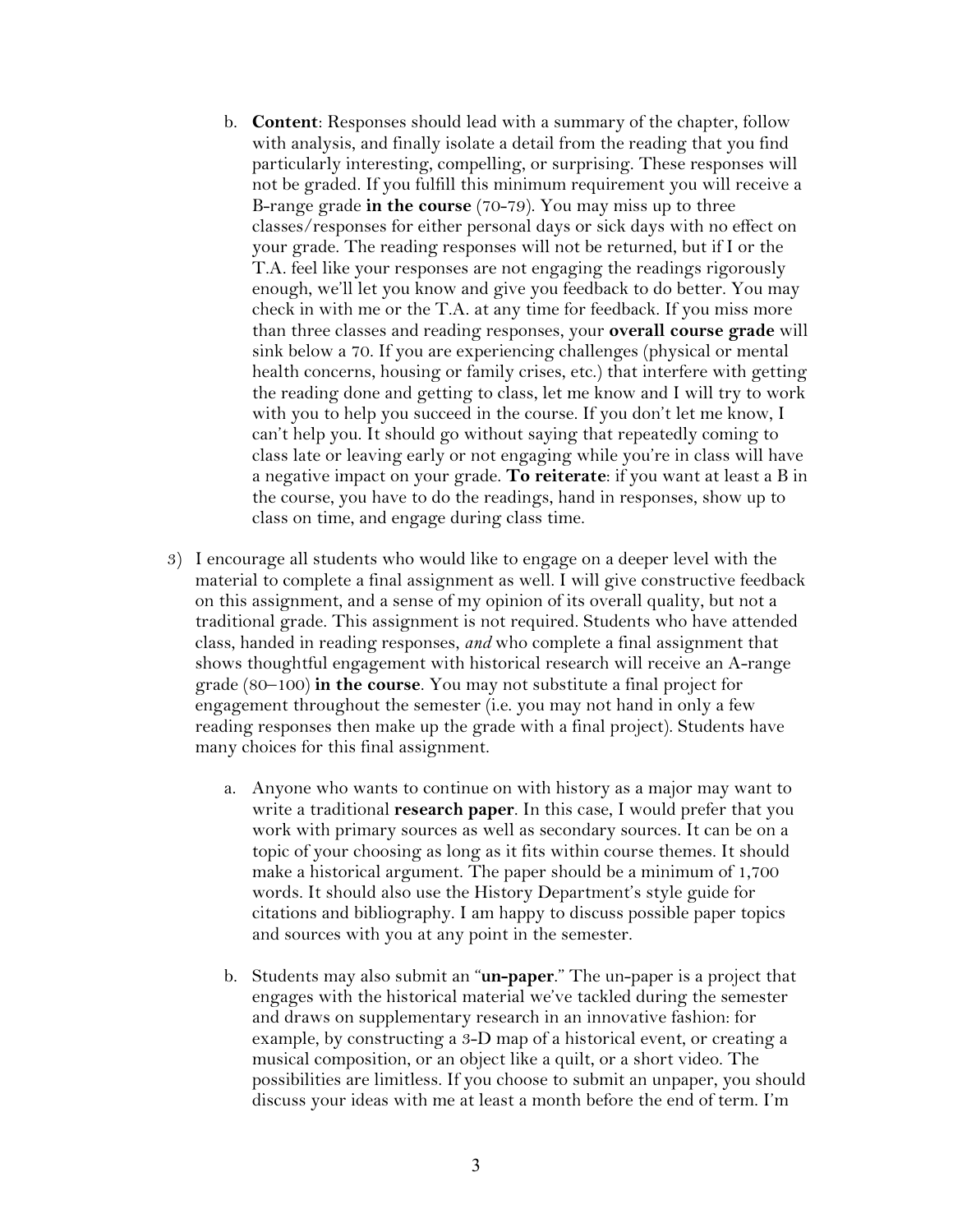happy to give feedback and advice. Along with your unpaper, please also submit a brief reflection (2 pages) explaining why you chose this approach, what you learned, and what the connections to the course themes are.

### 4) Self-Assessment

On the last day of class, please hand in a self-assessment of how you feel you did during the semester. Discuss your engagement, what you learned, what you found valuable, and what could be improved. You can assign yourself a number grade following the guidelines above. I will take your self-assessment into account when arriving at your final numerical course grade. My determination of your final grade will be shaped by how much effort I think you put in, and consideration of what you achieved in class and in assignments.

If you have a documented disability and wish to discuss academic accommodations, please come to see me during office hours.

I will gladly honor your request to address you by an alternate gender pronoun. Please advise me of appropriate pronouns early in the semester so that I may take note. My pronouns are she/her.

### **Academic Misconduct & Plagiarism**

The penalty for academic misconduct or plagiarism in this course will be an F for the assignment and possibly for the class. Please consult the History Department's Policy on Academic Integrity, attached at the end of the syllabus, to review the definition of plagiarism and academic misconduct.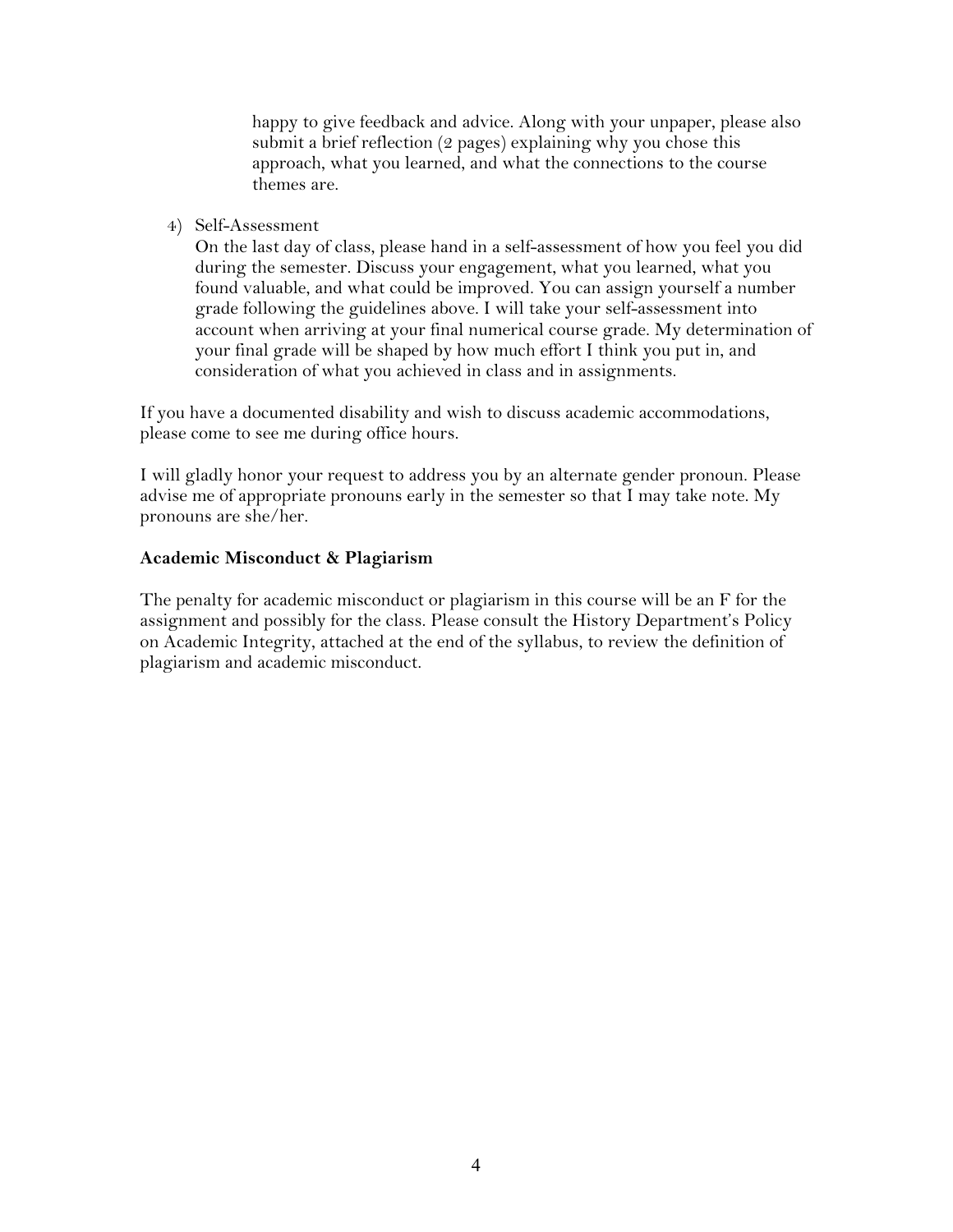| <b>DATE</b> | <b>TOPIC</b>                      | <b>READING</b>      |
|-------------|-----------------------------------|---------------------|
| Th Sept $5$ | Class Introduction:               | Review the syllabus |
|             | What is American History?         |                     |
| M Sept 9    | Turtle Island                     | DO Intro & Chap 1   |
| Th Sept 12  | The Atlantic World:               | JL Chap 1           |
|             | Conquest & Slavery                |                     |
| M Sept 16   | New England:                      | DO Chap 2           |
|             | From Puritan to Yankee            |                     |
| Th Sept 19  | The Chesapeake:                   | JL Chap 2           |
|             | From Servitude to Slavery         |                     |
| M Sept 23   | The Middle Colonies:              | DO Chap 3           |
|             | The Peaceable Kingdom             |                     |
| Th Sept 26  | The Eighteenth Century:           | Equiano             |
|             | <b>Becoming America</b>           |                     |
| M Sept 30   | The French and Indian War:        | DO Chap 4           |
|             | Turning Point in History?         |                     |
| Th Oct 3    | The American Revolution:          | JL Chap 3           |
|             | War for Home Rule                 |                     |
| M Oct 7     | The American Revolution:          | DO Chap 5           |
|             | War for Rule at Home              |                     |
| Th Oct 10   | The Constitution:                 | JL Chap 4           |
|             | Document of Freedom or Slavery?   |                     |
| M Oct 14    | THANKSGIVING                      |                     |
| Th Oct 17   | The Early American Republic:      | JL Chap $5$         |
|             | Independent in the Atlantic World |                     |
| M Oct 21    | Market Revolution:                | JL Chap $6$         |
|             | New Opportunity or Wage Slavery?  |                     |
| Th Oct 24   | Jacksonian Politics:              | DO Chap 6           |
|             | White Men's Democracy             |                     |